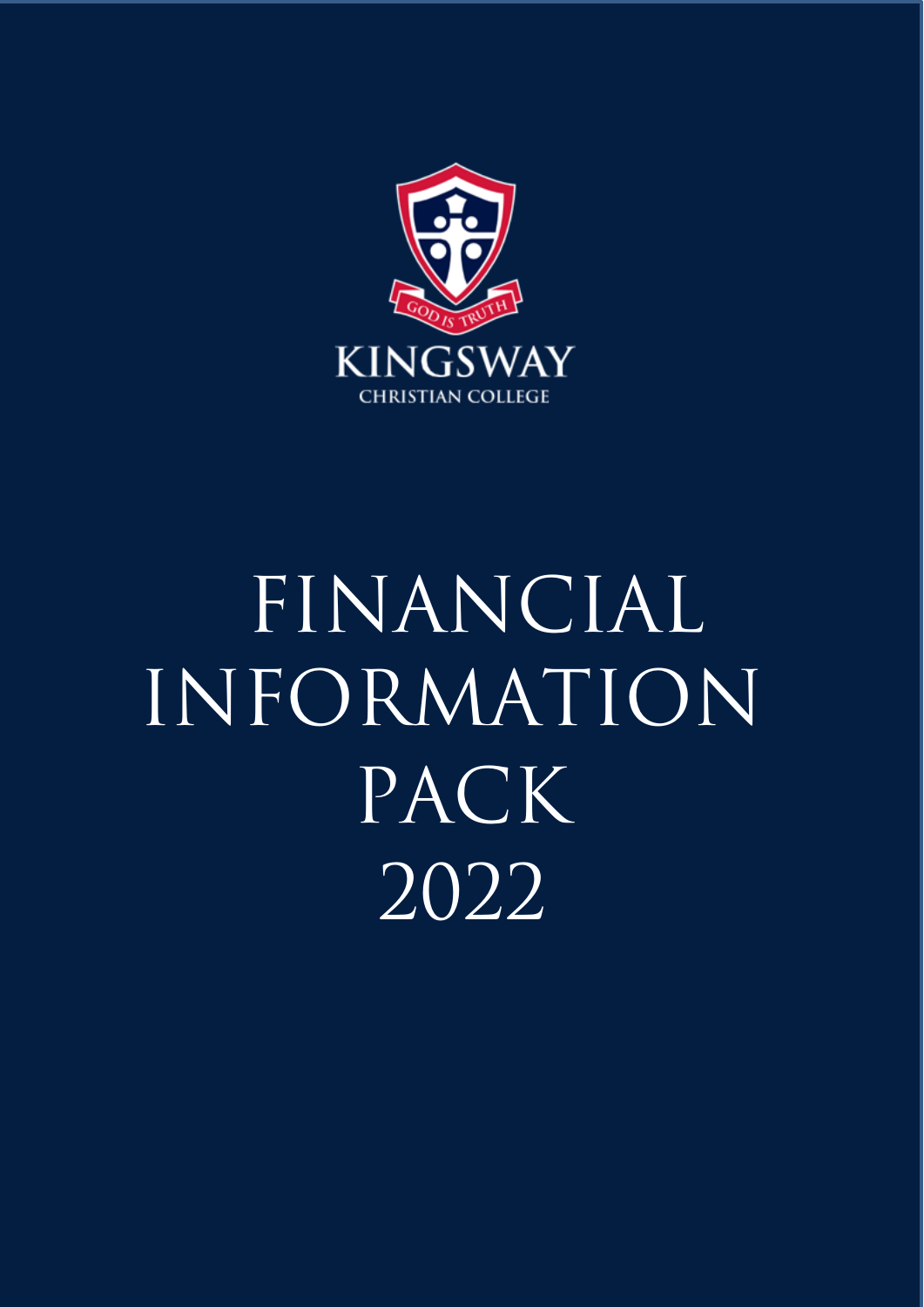| Fee Discounts 4 |  |
|-----------------|--|
|                 |  |
|                 |  |
|                 |  |
|                 |  |
|                 |  |
|                 |  |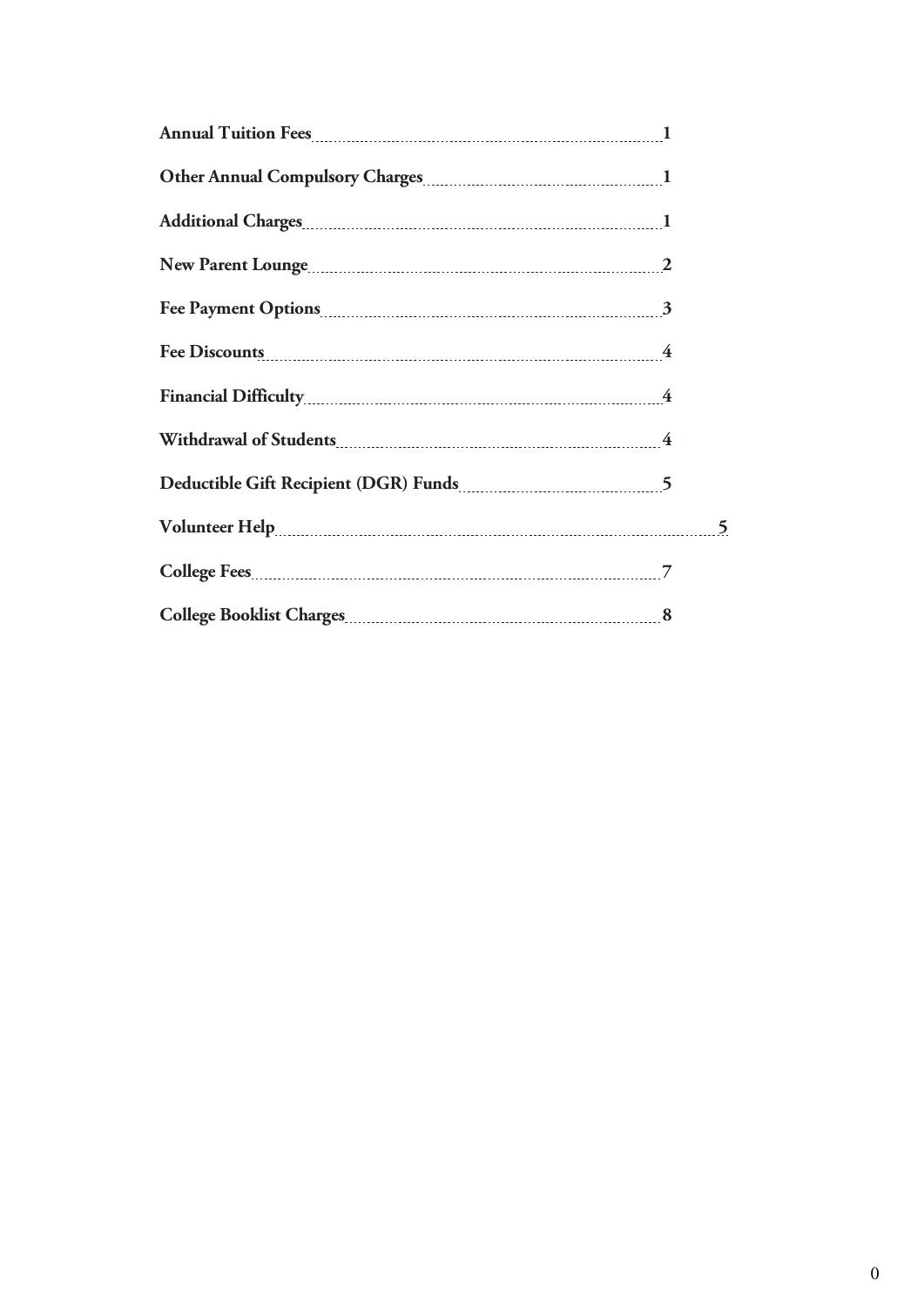# **ANNUAL TUITION FEES**

| <b>YEAR LEVEL</b> | <b>ANNUAL TUITION FEES</b><br>BEFORE ANY DISCOUNT |
|-------------------|---------------------------------------------------|
| Kindergarten      | 3,810                                             |
| Pre-Primary       | 4,510                                             |
| Year $1-2$        | 6,130                                             |
| Year $3 - 4$      | 6,150                                             |
| Year $5 - 6$      | 6,190                                             |
| Year $7-9$        | 8,680                                             |
| Year 10 - 12      | 8,800                                             |

## *Please Note:*

*Kindergarten Fees are for a 5-day fortnight programme.*

*Year 12 school fees whilst incurred over three terms, have payment options spread equally over the entire academic year.*

#### *Family Discounts* (on tuition fees only)

- $\geq$  2nd child 15% discount
- $\geq$  3rd child 30% discount
- $\geq$  4th and subsequent children 60% discount

# **OTHER ANNUAL COMPULSORY CHARGES**

Please refer to the 'College Fees & Levies' schedule on Page 7 and 8 for the current year's charges.

#### *Families are charged the following*:

- Association/Admin Fee (\$195) to cover the administration associated with the Kingsway Christian College Association and additional governance requirements. This is an annual, non-refundable fee.
- $\triangleright$  Volunteer Help Levy (\$250) please refer to the 'Volunteer Help' section on Page 5.

### *Primary Students are charged the following*:

- Early Learning Screening Kindy and Pre-Primary students are tested for speech, language and fine and gross motor skills thus allowing the College to best support and accommodate every student's learning.
- $\triangleright$  Swimming lessons a lesson every day for one week in Term 4 including transportation to and from the pools and pool entrance fees.
- Year 5 Swan Valley Adventure Camp compulsory camp for all Year 5 students \*
- $\triangleright$  Year 6 Busselton Camp compulsory camp for all Year 6 students  $*$

#### *Secondary Students are charged the following:*

- Year 7 Ern Halliday Camp compulsory camp for all Year 7 students \*
- Year 9 Albany Camp compulsory camp for all Year 9 students \*
- $\triangleright$  Year 11 Ningaloo Camp compulsory camp for all Year 11 students  $*$

**\****Please Note:*Students will only be able to attend trips if College tuition fees are paid up to date.

# **ADDITIONAL CHARGES**

The College adopts a 'user pays' principle in applying identifiable costs to individual students. Examples of these costs are:

*Stationary Resource Levy* – from 2022 the Primary booklist has been reduced and all stationary items will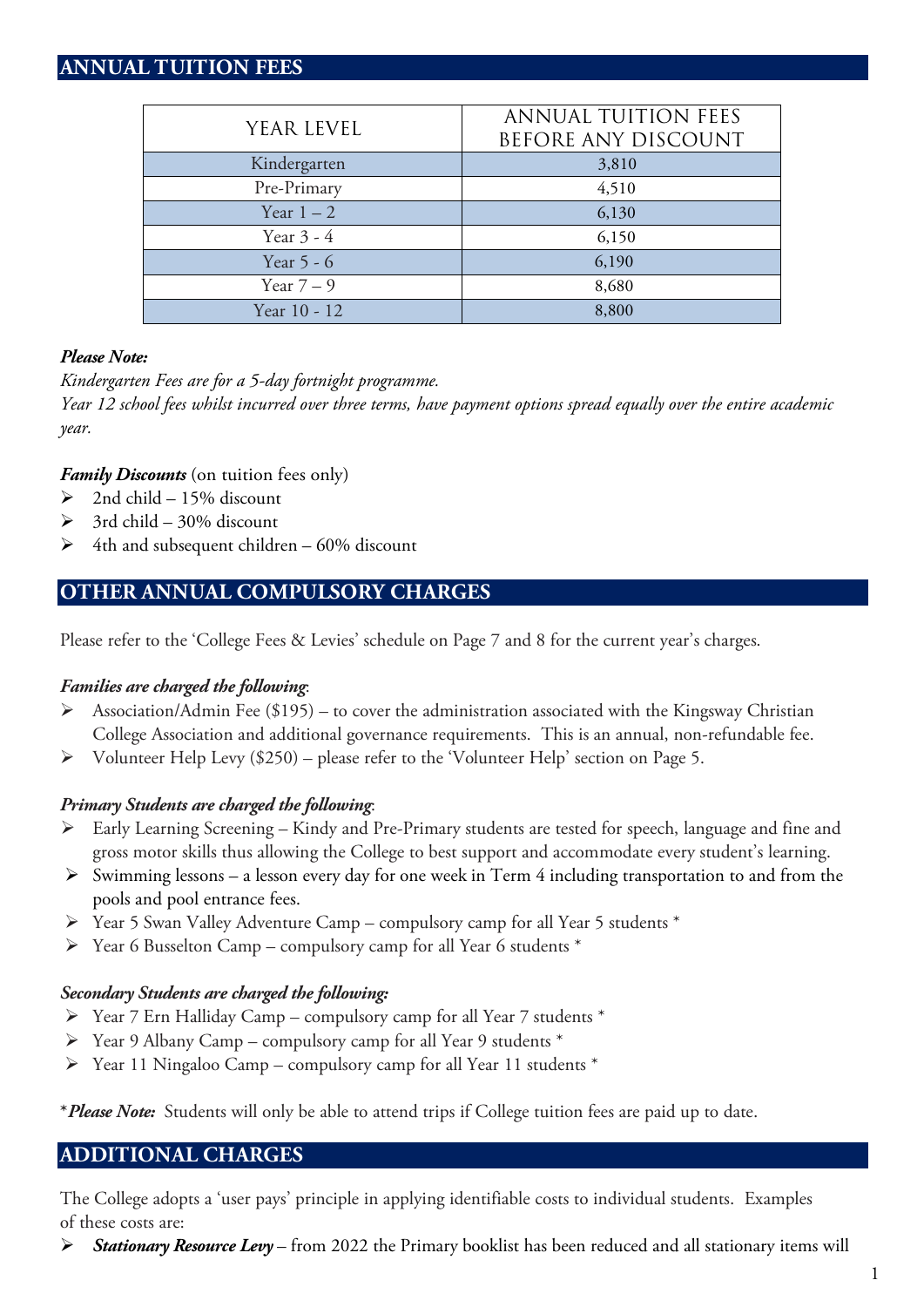now be paid for in a Resource Levy. This enables the College to purchase in bulk and pass on cost savings to our families.

- *Kindy Excursion*  Kindy students will visit Landsdale Farm one day per week for 5 weeks each Term, over and above the standard 5 day fortnight. This is an optional excursion available to our families on a first come best dressed basis. Students will need to be dropped and collected at Landsdale.
- *Booklist Charges –* Most items are purchased directly through the annual booklist programme, currently through Campion Education. The College receives a rebate on family purchases from the booklist. Your annual fee statement will include some items which are detailed on the booklists, these are managed by the College in order to pass on savings to our families.
- *External VET Fees*  Covers the external cost of the Registered Training Organisation fees and the certification of students.
- *Specialist Basketball Programme (Secondary students)* Covers the cost of the external coach. Y7-10 includes one double volunteer session, one single theory or one single strength and condition session. Y11 and 12 will have one double volunteer session per week. Students in all year groups are also invited to participate in additional training held at Warwick Stadium each week.
- *Primary Clubs –* A variety of optional clubs are run before and/or after school, which incur small costs depending on their requirements.
- *Lost Library Books* are charged to the family at the end of each term once extensive effort has been made to recover the book. Once the charge has been made a refund will only be given (less a \$5 admin fee) if the book is returned to the Library within one month of the charge being applied.
- *Digital Technology –* We have a One-to-One programme for Years 5-12 where a student must bring a specified device to school for use in their learning. For more information, please click [here](https://www.kingsway.wa.edu.au/information-technology/) or visit https://www.kingsway.wa.edu.au/information-technology/
- *Music Lessons*  Fees are charged to cover the cost of music tutors, please refer to the 2022 Music Handbook for further information and the current year's charges. The annual charge will be billed on your January fees statement and any credits will be applied termly by the Finance Department. It is a condition of enrolment in individual/group music lessons that at least 5 schools weeks' notice of a student's withdrawal is given before the end of a term. This notice must be via the withdrawal form at the back of the Music Handbook. In the event that such notice is not given, 5 lessons will be charged.

# **NEW PARENT LOUNGE**

The College has transitioned to a new Student Management System (SMS). Parents will benefit from this system's *Parent Lounge* which provides an efficient means of accessing and updating the data the College holds for you and your children. From a financial point of view this includes a real-time College Fee account balance and statements. Statements will be posted monthly and provide the detail to support your College fee account balance.

To access the Parent Lounge please click [here](https://sms.kingsway.wa.edu.au/parentlounge) or go to <https://sms.kingsway.wa.edu.au/parentlounge> You will need your Parent code and password (same as used for SEQTA). If you have forgotten your password please click [here](https://password.kcc.wa.edu.au/) or go to [https://password.kcc.wa.edu.au](https://password.kcc.wa.edu.au/) to reset your password.

To access your financial information please select "Accounts & Payments" from the options in the top ribbon bar (if viewing on a PC) or the box icon in the left-hand corner (if viewing on a mobile device) and then select "School Fees Account" from the drop-down menu.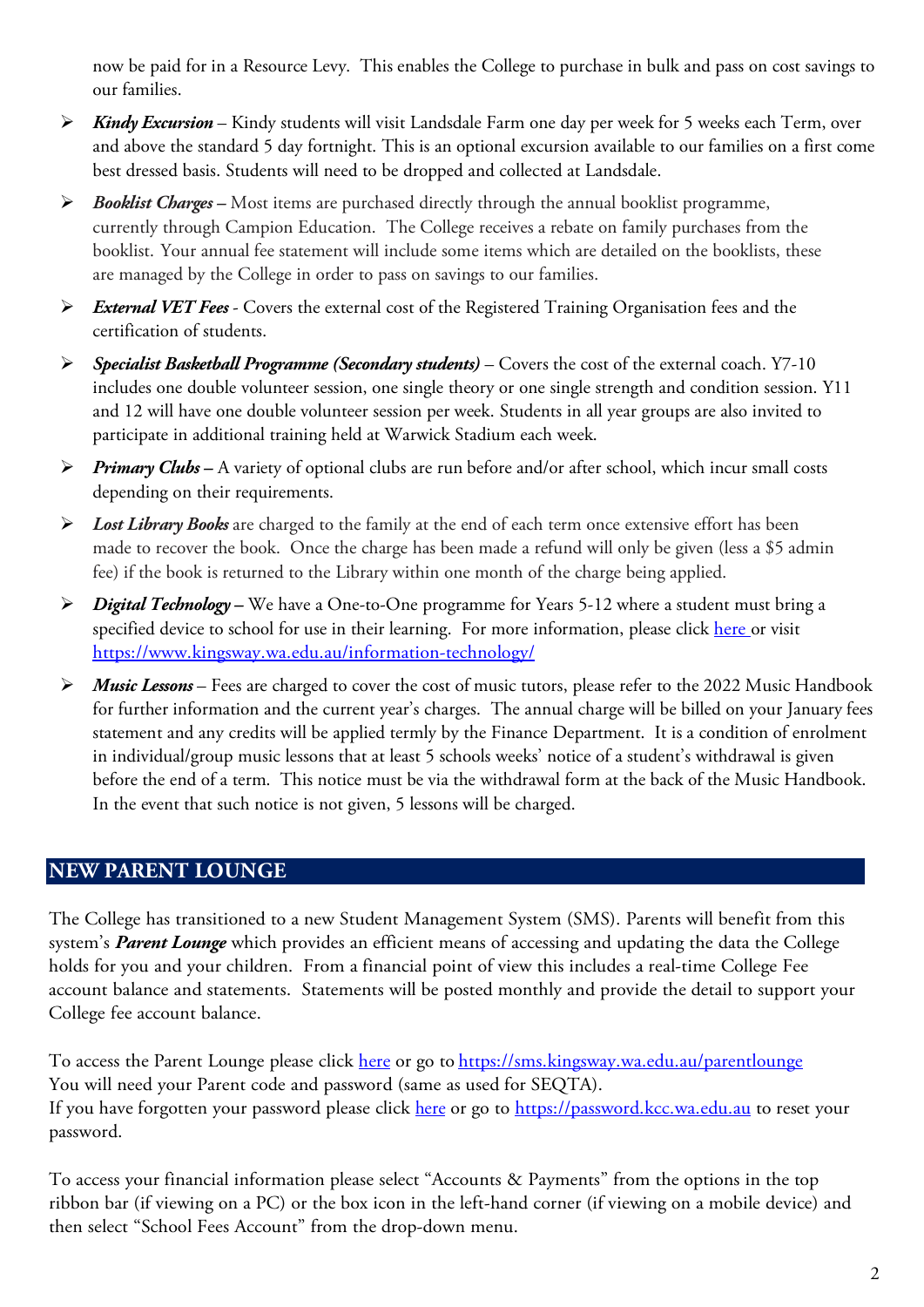# **Payment Frequency:**

# **Annually in advance**

Families who pay their annual tuition fees in full by Friday 4<sup>th</sup> February 2022 will receive a 4% discount on their annual tuition fees only. ALL fees must be paid by the due date to receive the 4% discount. Camps and booklist charges are not included in the discount as they are based on external charges but must be included in the payment.

# **Termly - 4 Equal Instalments**

With the balance due on or 1<sup>st</sup> Friday of each Term.

*Instalment 1* Due by Friday 4<sup>th</sup> February 2022

*Instalment 2* Due by Friday 29<sup>th</sup> April 2022

*Instalment 3* Due by Friday 22<sup>nd</sup> July 2022

*Instalment 4* Due by Friday 14th October 2022

# **More frequently than Termly**

As per the College's 2022 Terms & Conditions families must have a signed College Direct Debit Agreement in place where fees have not been received either Annually in advance or Termly by Friday 4h February 2022.

# **Payment Methods:**

In light of COVID-19, we encourage families to consider contactless payment options. The details of payment options provided below aim to assist families in managing their financial obligations throughout the academic year.

# **Cash, Credit Card or EFT**

Only available to families paying annually in advance or Termly- 4 Equal Instalments

# **BPAY Payments online**

Only available to families paying annually in advance or Termly- 4 Equal Instalments Your *BPAY reference number* is located on the top right corner of your statement. Your monthly Statements are located in the Parent Lounge (see details above).

# **Direct Debit Agreement**

The College offers a variety of options for this payment method:

*Weekly* 43 Payments Commencing Thursday 3rd February 2022

*Fortnightly 1* 21 Payments Commencing Thursday 10<sup>th</sup> February 2022

*Fortnightly 2* 21 Payments Commencing Thursday 17<sup>th</sup> February 2022

*Quarterly* 4 Payments Commencing Thursday 3rd February 2022

*Monthly* 10 Payments Commencing 28<sup>th</sup> February 2022

Weekly, fortnightly and quarterly Direct Debits are processed on a Thursday and monthly direct debits are processed on the 28th of the month. Where these dates fall on a public holiday or weekend, payments will be processed on the next business day.

A copy of the College Direct Debit Agreement can be downloaded [here,](https://www.kingsway.wa.edu.au/parent-resources/fee-information/) from our website [https://www.kingsway.wa.edu.au/parent-resources/fee-information/,](https://www.kingsway.wa.edu.au/parent-resources/fee-information/) from the "Links" tab in the Parent Lounge (from Jan 2022), or collect a hard copy from the College reception.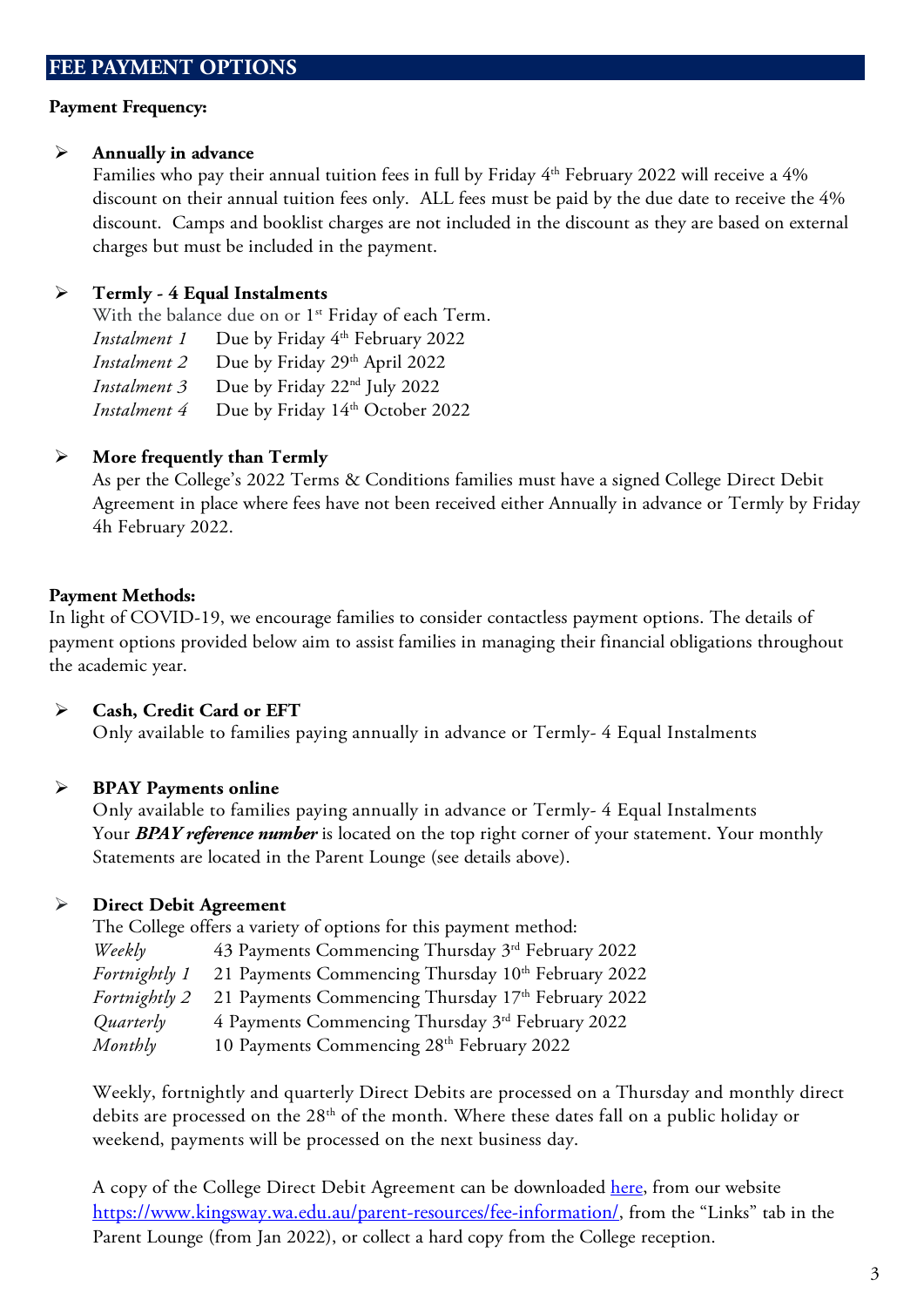## **FEE DISCOUNTS**

*Family Discounts* (on tuition fees only) 2nd child – 15% discount 3rd child – 30% discount 4th and subsequent children – 60% discount

*Early Payment Discount* (on tuition fees only) - A discount of 4% on the year's tuition fee applies if fees are paid in full paid on/or before 4th February 2022.

*Secondary Assistance Scheme -* The State Education Department offers a Secondary Assistance Scheme of up to \$350 to parents or guardians of Y7-Y12 students, who hold an eligible Centrelink Health Care Card, Centrelink Pensioner Concession Card or Veteran Affairs Pensioner Concession Card. Application forms can be obtained from College reception. The application form needs to be witnessed by a member of staff from the Finance Department, please note that proof of eligibility must be provided. Applications close on **Friday, 8th April 2022**.

## **FINANCIAL DIFFICULTY**

Should payment at any time present a difficulty, please contact the Finance Department [\(schoolfees@kcc.wa.edu.au\)](mailto:schoolfees@kcc.wa.edu.au) immediately to discuss possible resolutions.

*Bursaries* – To assist families who encounter *unexpected* financial hardship the College has established a bursary fund. On receipt of a completed bursary application form, eligible families will receive a one-off discount on their tuition fees, provided the College still has funds remaining in the bursary account. Until receiving bursary assistance, families should continue to pay fees as they fall due and maintain communication with Finance Department providing updates on their financial situations.

### *Please Note:*

- $\triangleright$  The College reserves the right to engage a debt collector, and/or initiate legal action, to recover unpaid fees and charges. All associated debt collection costs incurred by the College and its representatives (including a 10% commission on the value of the debt) will be added to the respective account to be paid in full.
- $\triangleright$  Liability for the payment of fees is a joint and several responsibility of all parties that signed the student's enrolment form.
- $\triangleright$  All fees are payable in the year in which they are incurred.
- $\triangleright$  Outstanding fees that remain unpaid for a period of 30 days from when they are due, place your child/s enrolment at risk where no written payment arrangement with the Director of Corporate Services (or delegate) has been entered into.

#### **WITHDRAWAL OF STUDENTS**

It is a condition of enrolment that at least 10 school weeks' written notice (not including scheduled school holidays) of a student's withdrawal is given in writing to the Principal [\(principal@kcc.wa.edu.au\)](mailto:principal@kcc.wa.edu.au), verbal notice cannot be accepted. In the event that such notice is not given, a 10-week fee in lieu of notice per student will be charged to your family account.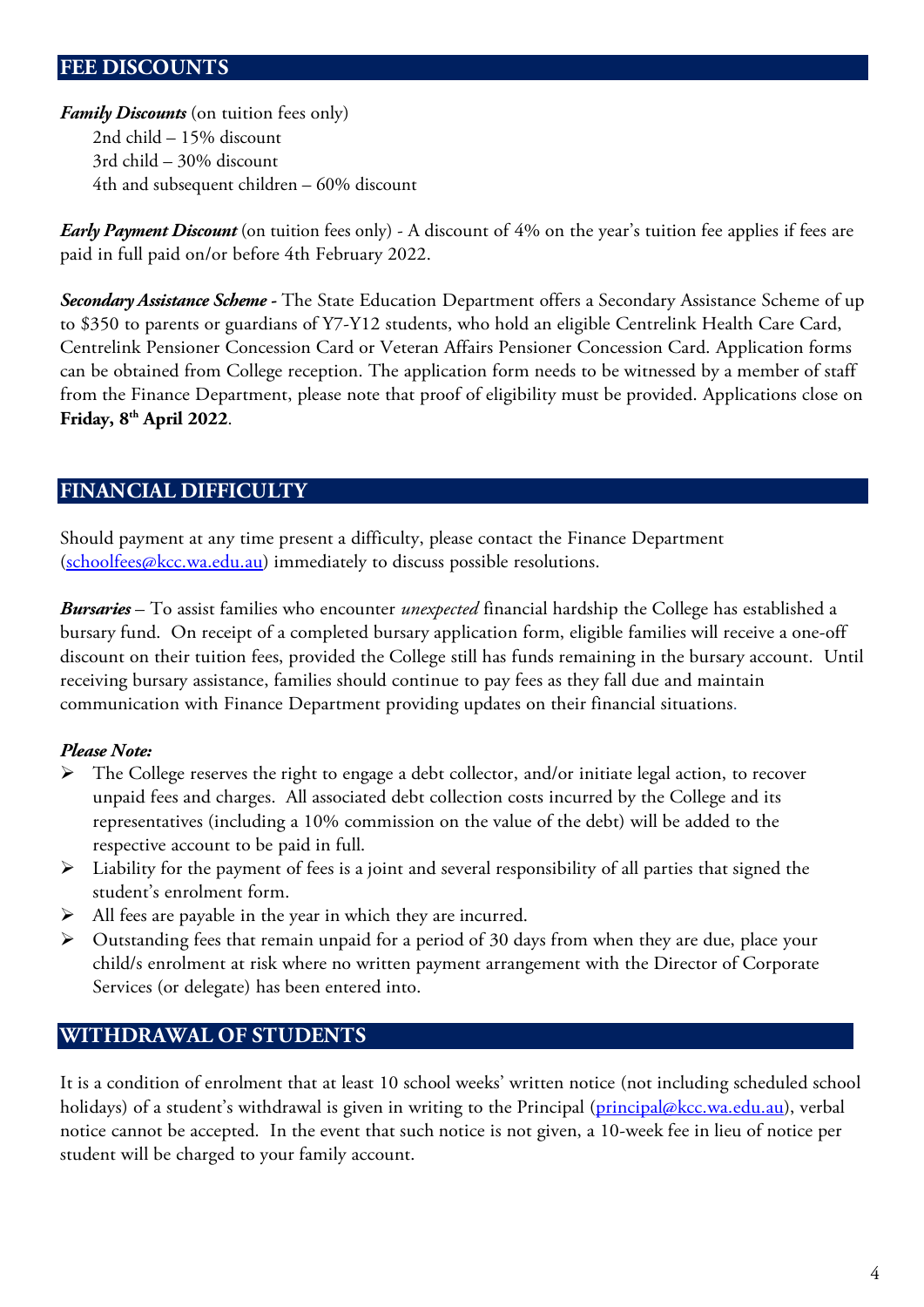# **DEDUCTIBLE GIFT RECIPIENT (DGR) FUNDS**

Donations can be made into the following Australian Tax Office approved funds. Tax deductible receipts will be issued by the College on request for any donations over \$2 and you will be able to deduct the amount of the donation(s) from your assessable income for tax purposes.

#### **Scholarship Fund**

Scholarship funds will be allocated based on academic and sporting excellence. Details: BSB 036-237 & Account 348579

### **Building Fund**

Donations into this fund will be used to finance future building developments. Details: BSB 036-237 & Account 354493

# **VOLUNTEER HELP**

The \$250 Volunteer Help Levy will be billed at the start of the year and apply to that Academic year. This enables families to spread the payment of their volunteer help hours over the year. Those families who are able to provide volunteer help will receive a credit refund in their family account, credits are processed at the end of each school term.

The closing date for 2022 is Friday, 25<sup>th</sup> November 2022.

**Special Exemption for Final Year 12 Students:** If your child is in Year 12 and is your last child at KCC (i.e. you have no other students attending), you are not required to complete volunteer help or pay the \$250 fee. We realise it is a huge commitment to see your child/ren through their schooling, and this is just a small way to celebrate with you that you are almost there!

### **Who pays the Volunteer Help Levy?**

Each family is required to contribute 10 volunteer help hours per year, or alternatively pay the volunteer help fee of \$250, for each year in which they have a child attending the College.

#### **Where can I get a Volunteer Help Timesheet?**

Families can download a timesheet from our website, from the "Links" tab in the Parent Lounge (from Jan 2022), or collect a hard copy from the College reception on which to record their volunteer help activities.

### **Who arranges my Volunteer Help?**

It is the responsibility of families to arrange their own volunteer help, and to have their timesheet signed by an authorised member of staff each time they complete help hours. *Please use the same timesheet until your 10 hours have been fully completed.*

#### **What is the due date for completion?**

Timesheets must be returned to the College no later than 25 November 2022 to ensure a refund credit, or part thereof, can be applied against your fees for the 2022 academic year.

### **Can I do more than 10 hour of help?**

There is no limit to the number of hours you can provide; every hour worked is a huge benefit to the College community. However, any hours worked beyond the required 10 cannot be refunded, and cannot count toward the following year.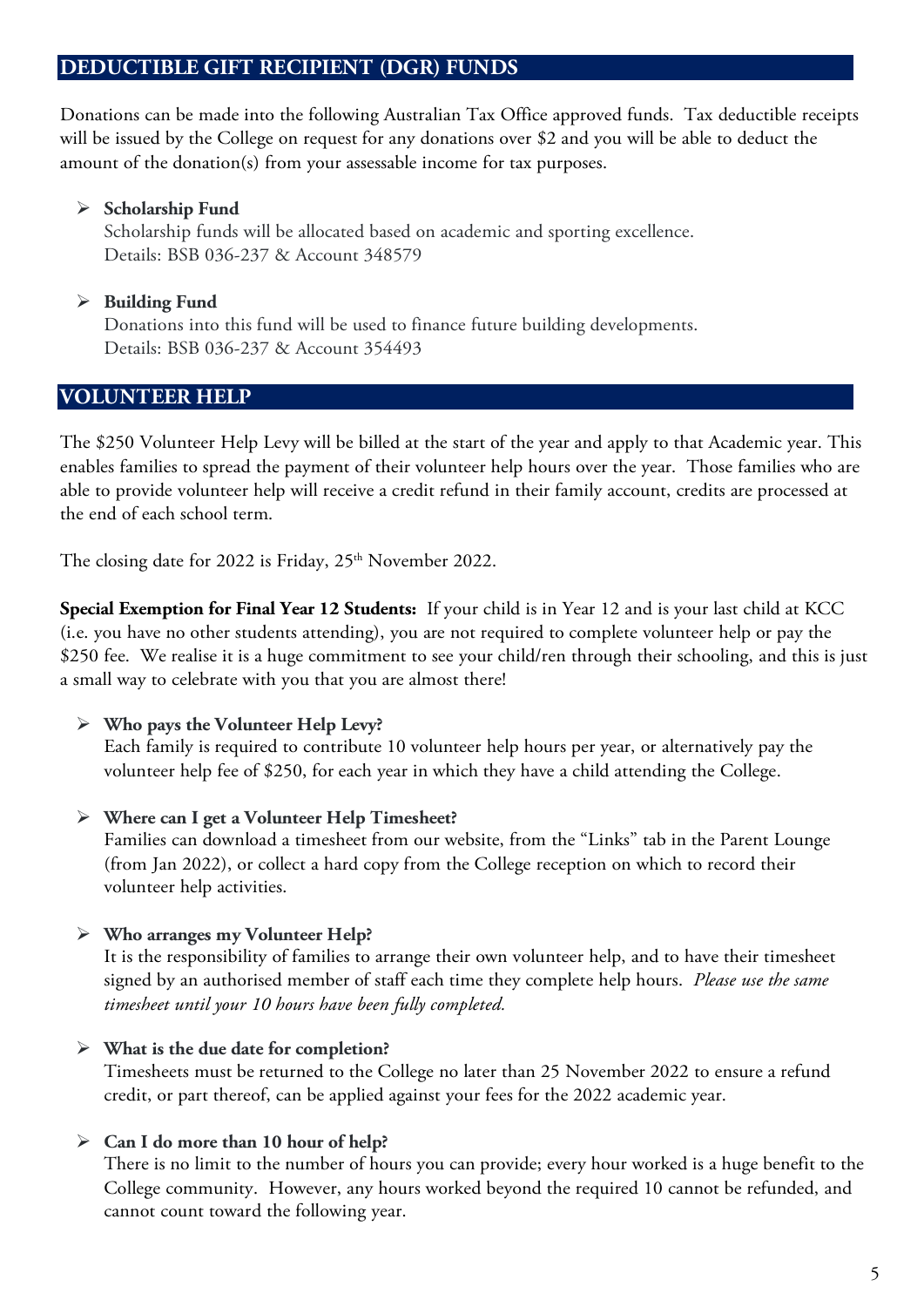#### **When will my credit refund be given?**

Credits for 10 hours completion will be processed at the end of each school term. If you complete your 10 hours of help during Term 1 for example, a credit will be applied to your account at the end of Term 1. If you complete your 10 hours of help by the end of Term 2, a credit will be applied to your account at the end of Term 2.

#### **I am paying Quarterly; how will I receive my refund credit?**

College Fee Statements will be visible in the Parent Lounge monthly. Once credits have been processed the balance for the current year displayed on the statement will have reduced. Please note however that if you submit your timesheet during Term 4, your refund credit will carry forward to the following year.

#### **I am paying by direct debit; how will I receive my credit?**

College Fee Statements will be visible in the Parent Lounge monthly. When you view your statement, you will see your refund credit. You can contact Finance Department by email at [schoolfees@kcc.wa.edu.au](mailto:schoolfees@kcc.wa.edu.au) and request that your direct debit payment amount be reduced, or alternatively, you can leave your credit in your account to carry over and offset the following year's fees.

#### **I have paid the annual fees in full by the February deadline; how can I receive my credit refund?**

If you have paid your 2022 fees in full, including payment of the \$250 volunteer help fee, we can refund you by EFT once your 10 hours of help have been completed. This can be requested by emailing [schoolfees@kcc.wa.edu.au](mailto:schoolfees@kcc.wa.edu.au) alternatively, you can leave the credit in your account and carry over and offset the following year's fees.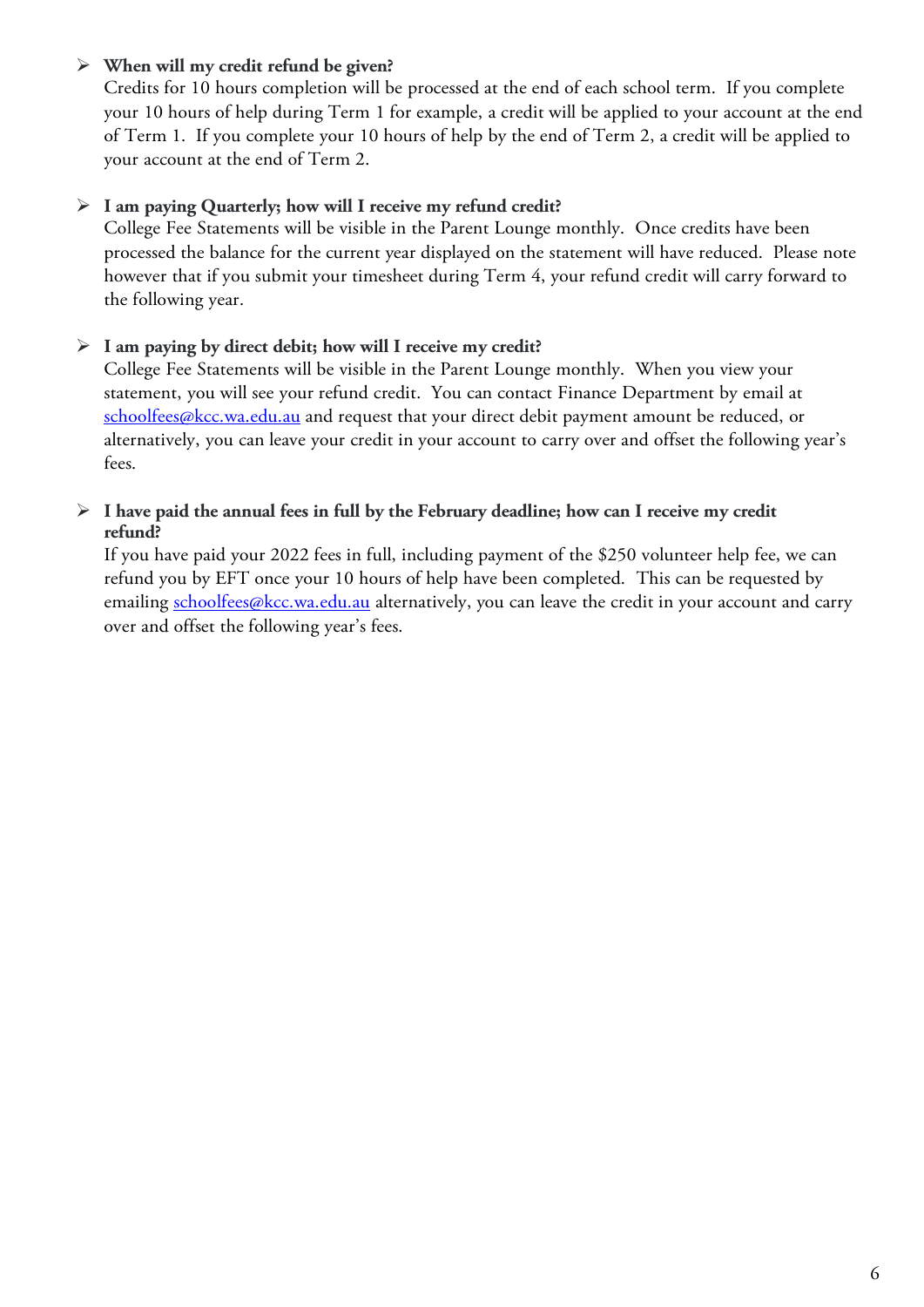| <b>2022 COLLEGE FEES &amp; LEVIES</b> |                       |                                                                                                                                        |        |        |        |        |        |        |                  |        |        |         |         |         |  |
|---------------------------------------|-----------------------|----------------------------------------------------------------------------------------------------------------------------------------|--------|--------|--------|--------|--------|--------|------------------|--------|--------|---------|---------|---------|--|
|                                       |                       |                                                                                                                                        |        |        |        |        |        |        |                  |        |        |         |         |         |  |
| <b>PER FAMILY</b>                     |                       |                                                                                                                                        |        |        |        |        |        |        |                  |        |        |         |         |         |  |
| Association / Admininistration Fee    | \$195                 |                                                                                                                                        |        |        |        |        |        |        |                  |        |        |         |         |         |  |
| Voluntary Help Levy (10 hours)        | \$250                 | A credit for 10 hours (or part thereof) will be applied to your fees on submission of a completed voluntary help timesheet during 2022 |        |        |        |        |        |        |                  |        |        |         |         |         |  |
|                                       |                       |                                                                                                                                        |        |        |        |        |        |        |                  |        |        |         |         |         |  |
| PER STUDENT<br><b>PRIMARY</b>         |                       |                                                                                                                                        |        |        |        |        |        |        | <b>SECONDARY</b> |        |        |         |         |         |  |
|                                       | Kindergarten Pre-Prim |                                                                                                                                        | Year 1 | Year 2 | Year 3 | Year 4 | Year 5 | Year 6 | Year 7           | Year 8 | Year 9 | Year 10 | Year 11 | Year 12 |  |
|                                       |                       |                                                                                                                                        |        |        |        |        |        |        |                  |        |        |         |         |         |  |
| <b>TUITION FEES</b>                   | 3,810                 | 4,510                                                                                                                                  | 6,130  | 6,130  | 6,150  | 6,150  | 6,190  | 6,190  | 8,680            | 8,680  | 8,680  | 8,800   | 8,800   | 8,800   |  |
|                                       |                       |                                                                                                                                        |        |        |        |        |        |        |                  |        |        |         |         |         |  |
| Early Learning Screening              | 200                   | 100                                                                                                                                    |        |        |        |        |        |        |                  |        |        |         |         |         |  |
| Swimming Lessons                      |                       |                                                                                                                                        | 80     | 80     | 80     | 80     | 80     | 80     |                  |        |        |         |         |         |  |
| Year 5 Swan Valley Adventure Camp     |                       |                                                                                                                                        |        |        |        |        | 400    |        |                  |        |        |         |         |         |  |
| Year 6 Busselton Camp                 |                       |                                                                                                                                        |        |        |        |        |        | 700    |                  |        |        |         |         |         |  |
| Year 7 Ern Halliday Camp              |                       |                                                                                                                                        |        |        |        |        |        |        | 320              |        |        |         |         |         |  |
| Year 9 Albany Camp                    |                       |                                                                                                                                        |        |        |        |        |        |        |                  |        | 600    |         |         |         |  |
| Year 11 Ningaloo Camp                 |                       |                                                                                                                                        |        |        |        |        |        |        |                  |        |        |         | 1,500   |         |  |
|                                       |                       |                                                                                                                                        |        |        |        |        |        |        |                  |        |        |         |         |         |  |
| TOTAL COLLEGE FEES & LEVIES           | 4,010                 | 4,610                                                                                                                                  | 6,210  | 6,210  | 6,230  | 6,230  | 6,670  | 6,970  | 9,000            | 8,680  | 9,280  | 8,800   | 10,300  | 8,800   |  |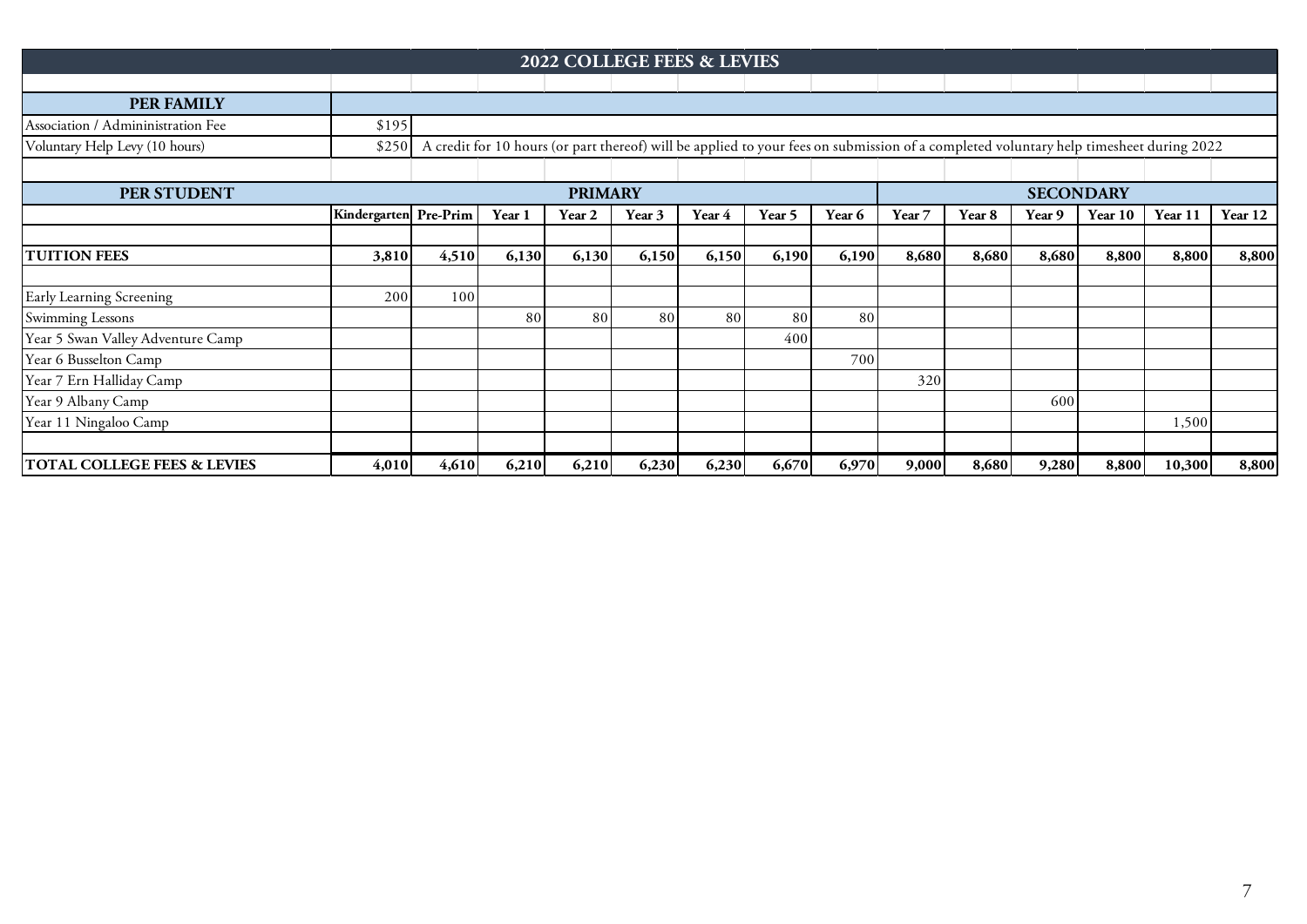|                                                                                                                                       |                       |     |        |        | <b>2022 COLLEGE BOOKLIST CHARGES</b> |        |        |        |        |                 |        |         |         |         |
|---------------------------------------------------------------------------------------------------------------------------------------|-----------------------|-----|--------|--------|--------------------------------------|--------|--------|--------|--------|-----------------|--------|---------|---------|---------|
| The below are charges that form part of the booklist but that are managed by the College in order to pass on savings to our families. |                       |     |        |        |                                      |        |        |        |        |                 |        |         |         |         |
| These items will be supplied to your child in class at the start of the year.                                                         |                       |     |        |        |                                      |        |        |        |        |                 |        |         |         |         |
| <b>Compulsory Year Group Charges:</b>                                                                                                 | Kindergarten Pre-Prim |     | Year 1 | Year 2 | Year 3                               | Year 4 | Year 5 | Year 6 | Year 7 | Year 8          | Year 9 | Year 10 | Year 11 | Year 12 |
| College Diary                                                                                                                         |                       |     |        |        |                                      |        |        |        | 13     | 13              | 13     | 13      | 13      | 13      |
|                                                                                                                                       |                       |     |        |        |                                      |        |        |        |        |                 |        |         |         |         |
| <b>PRIMARY</b>                                                                                                                        |                       |     |        |        |                                      |        |        |        |        |                 |        |         |         |         |
| Kindy Excursion                                                                                                                       | 900                   |     |        |        |                                      |        |        |        |        |                 |        |         |         |         |
| <b>Stationary Resource Levy</b>                                                                                                       |                       | 120 | 120    | 170    | 170                                  | 170    | 150    | 150    |        |                 |        |         |         |         |
| <b>Bible Curriculum Resources</b>                                                                                                     |                       |     | 20     | 20     | 20                                   | 20     | $20\,$ | 20     |        |                 |        |         |         |         |
| <b>Education Perfect (French)</b>                                                                                                     |                       |     |        |        | 10                                   | 10     | 10     | 10     |        |                 |        |         |         |         |
|                                                                                                                                       |                       |     |        |        |                                      |        |        |        |        |                 |        |         |         |         |
| <b>SECONDARY</b>                                                                                                                      |                       |     |        |        |                                      |        |        |        |        |                 |        |         |         |         |
| KCC Study Guide                                                                                                                       |                       |     |        |        |                                      |        |        |        |        | 34 New Students |        |         |         |         |
| Mathspace                                                                                                                             |                       |     |        |        |                                      |        |        |        | 30     | 30              | 30     | 30      | 30      | 30      |
| Jacaranda Digital (English)                                                                                                           |                       |     |        |        |                                      |        |        |        | 30     |                 |        |         |         |         |
| <b>Education Perfect (English)</b>                                                                                                    |                       |     |        |        |                                      |        |        |        |        | 30              | 30     |         |         |         |
| <b>Education Perfect (Science)</b>                                                                                                    |                       |     |        |        |                                      |        |        |        | 30     | 30              | 30     | 30      |         |         |
| Health and Phys Ed e-Book                                                                                                             |                       |     |        |        |                                      |        |        |        | 30     | 30              | 30     | 30      |         |         |
| Christian Life Studies Resources                                                                                                      |                       |     |        |        |                                      |        |        |        | $40\,$ | 40              | 40     | 40      | $40\,$  | 40      |
|                                                                                                                                       | 900                   | 120 | 140    | 190    | 200                                  | 200    | 180    | 180    | 173    | 173             | 173    | 143     | 83      | 83      |
| Subject Specific Charges:                                                                                                             |                       |     |        |        |                                      |        |        |        |        |                 |        |         |         |         |
| <b>Education Perfect (French)</b>                                                                                                     |                       |     |        |        |                                      |        |        |        | 30     | 30              | 30     | 30      |         |         |
| Education Perfect (ATARFrench)                                                                                                        |                       |     |        |        |                                      |        |        |        |        |                 |        |         | 35      | 35      |
| Resource Booklet (Human Bio. General)                                                                                                 |                       |     |        |        |                                      |        |        |        |        |                 |        |         | 40      | 40      |
| Physical Education WACE Practical Workbook                                                                                            |                       |     |        |        |                                      |        |        |        |        |                 |        |         | 40      |         |
| Sports Science - eBook                                                                                                                |                       |     |        |        |                                      |        |        |        |        |                 |        | 30      |         |         |
| Revise Online (ATAR Accounting & Finance)                                                                                             |                       |     |        |        |                                      |        |        |        |        |                 |        |         | 30      | 30      |
| Revise Online (ATAR Biology)                                                                                                          |                       |     |        |        |                                      |        |        |        |        |                 |        |         | 30      | 30      |
| Revise Online (ATAR Chemistry)                                                                                                        |                       |     |        |        |                                      |        |        |        |        |                 |        |         | 30      | 30      |
| Revise Online (ATAR Computer Science)                                                                                                 |                       |     |        |        |                                      |        |        |        |        |                 |        |         | 30      | 30      |
| Revise Online (ATAR English)                                                                                                          |                       |     |        |        |                                      |        |        |        |        |                 |        |         | 30      | 30      |
| Revise Online (ATAR Human Biology)                                                                                                    |                       |     |        |        |                                      |        |        |        |        |                 |        |         | 30      | 30      |
| Revise Online (ATAR Literature)                                                                                                       |                       |     |        |        |                                      |        |        |        |        |                 |        |         | 30      | 30      |
| Revise Online (ATAR Mathematics Applications)                                                                                         |                       |     |        |        |                                      |        |        |        |        |                 |        |         | 30      | 30      |
| Revise Online (ATAR Mathematics Methods)                                                                                              |                       |     |        |        |                                      |        |        |        |        |                 |        |         | 30      | 30      |
| Revise Online (ATAR Mathematics Specialist)                                                                                           |                       |     |        |        |                                      |        |        |        |        |                 |        |         | 30      | 30      |
| Revise Online (ATAR Physical Education)                                                                                               |                       |     |        |        |                                      |        |        |        |        |                 |        |         | 30      | 30      |
| Revise Online (ATAR Physics)                                                                                                          |                       |     |        |        |                                      |        |        |        |        |                 |        |         | 30      | 30      |
| Revise Online (ATAR Psychology)                                                                                                       |                       |     |        |        |                                      |        |        |        |        |                 |        |         |         | 30      |
| Revise Online (General Physical Education)                                                                                            |                       |     |        |        |                                      |        |        |        |        |                 |        |         |         | 22      |
| Bronze Medallion Qualification Fee (Sport)                                                                                            |                       |     |        |        |                                      |        |        |        |        |                 |        | 20      |         |         |
| External VET Fee (payable per CERT)                                                                                                   |                       |     |        |        |                                      |        |        |        |        |                 |        |         | 550     | 550     |
| Specialist Basketball                                                                                                                 |                       |     |        |        |                                      |        |        |        | 460    | 460             | 460    | 460     | 460     | 460     |